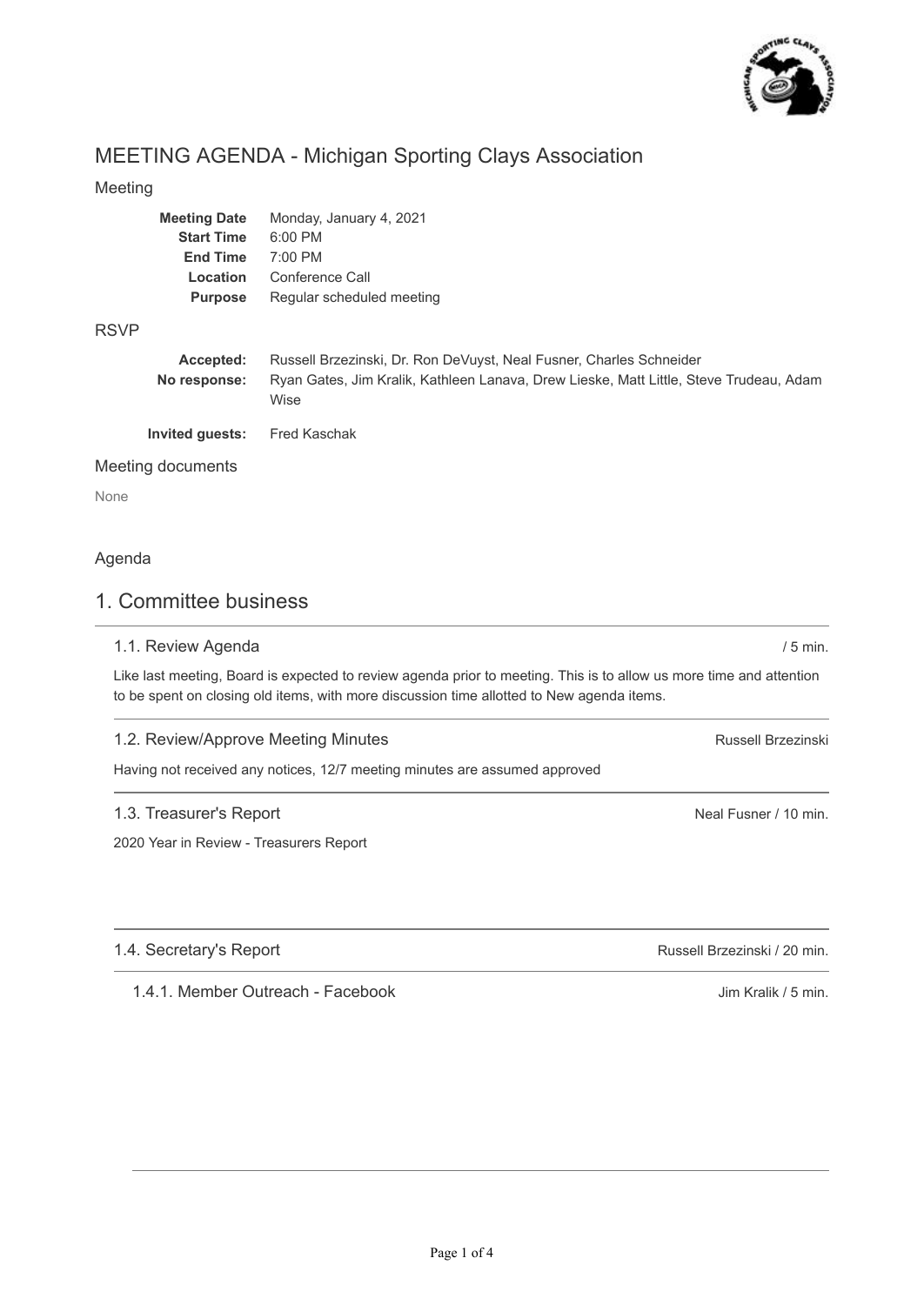

# 2. OLD BUSINESS

#### Russell Brzezinski / 20 min. 2.1. State Shoot/GLC Host Club Participation & Process for Determining State Shoot Venue

Discussed at 4/22/20 Meeting: We need to understand better why there isn't greater participation from clubs to host tournaments to provide our membership with more options. Further exploration is required, may need to survey clubs. Steve recommended MSCA allow for electronic voting for the membership to decide upon the host club for the State Shoot. Kathy made the same recommendation last year. It was not supported. Again, this would require a By-laws change. Concerns raised the 2/3 of the MSCA membership does not participate in the tournament. Needs further discussion. May survey the membership.

Discussed at the 6/1/20 meeting: KML can create survey re: preference for selecting shoot. Drew would like the survey to include who is allowed to vote. Jim will write something up for us to react to regarding the subject. We may not elect to poll the membership. Exploring options; needs further discussion.

### Jim's 6/3/20 email to the Board:

"On the discussion of change to the selection of the State Shoot, when/if we decide to poll the membership, I would like to pose the following to the Facebook page community:

(draft) Discussion has been initiated between member shooters and the MSCA Board on the way the host venue for the State Shoot is selected. Currently, in accordance with the MSCA By-Laws Article X, the host club selection is made by the MSCA general membership by vote. Each MSCA shooter in good standing and in attendance at the current year's State Shoot selects between the presented bids. No proxy votes are allowed. An announcement is then made, usually at the State Shoot dinner.

The MSCA Board would appreciate any thoughts and suggestions from the membership on whether to continue the current State Shoot selection procedure or pursue adjustments, keeping in mind that any changes would necessitate a change also to the current By-Laws. Please respond via email or Messenger (NOT COMMENTS TO THE FACEBOOK PAGE) and include your NSCA membership number. Thank you, The MSCA Board (end draft)"

### 7/6/20: Deferred

8/3/20: Combined this topic with 2.5: MSCA Membership Survey re: Voting on State Shoot moving forward.

Russell asked about thoughts or ideas people might have on how this could be different. There are 4 clubs that are eligible to host the State Shoot. How do we help other clubs prepare for meeting the criteria and hosting the GLC? We only receive 2 bids for the 2021 State Shoot. There was much discussion about how to promote our shoots and encourage participation, from raffles of firearms, to the "Shoot the State" campaign. It was decided that this year we will move forward with MSCA members who participate in the 2020 State Shoot voting for the 2021 State Shoot, as indicated in the Bylaws. Suggestions made regarding moving toward a rotation of qualifying clubs for the State Shoot with signed contracts (in lieu of bids) to meet expectations from the host club. If a club cannot host their year, they could pass and the venue would move to the next club in the rotation. This needs further discussion and an eventual likely vote of the MSCA membership. Any changes would require a change in the Bylaws.

9/14/20: Will hold a special meeting to address this agenda item.

10/2/20: Will wait until more Board members present.

 $\sim$ ~~~~~~~~

12/7/20 discussion around the protocol for cancellation of events.

after some discussion , it was noted it should be made clearer in the by-laws and a procedure established within the BOD to ensure that the board is aware of the cancellation and that Facebook, website and general members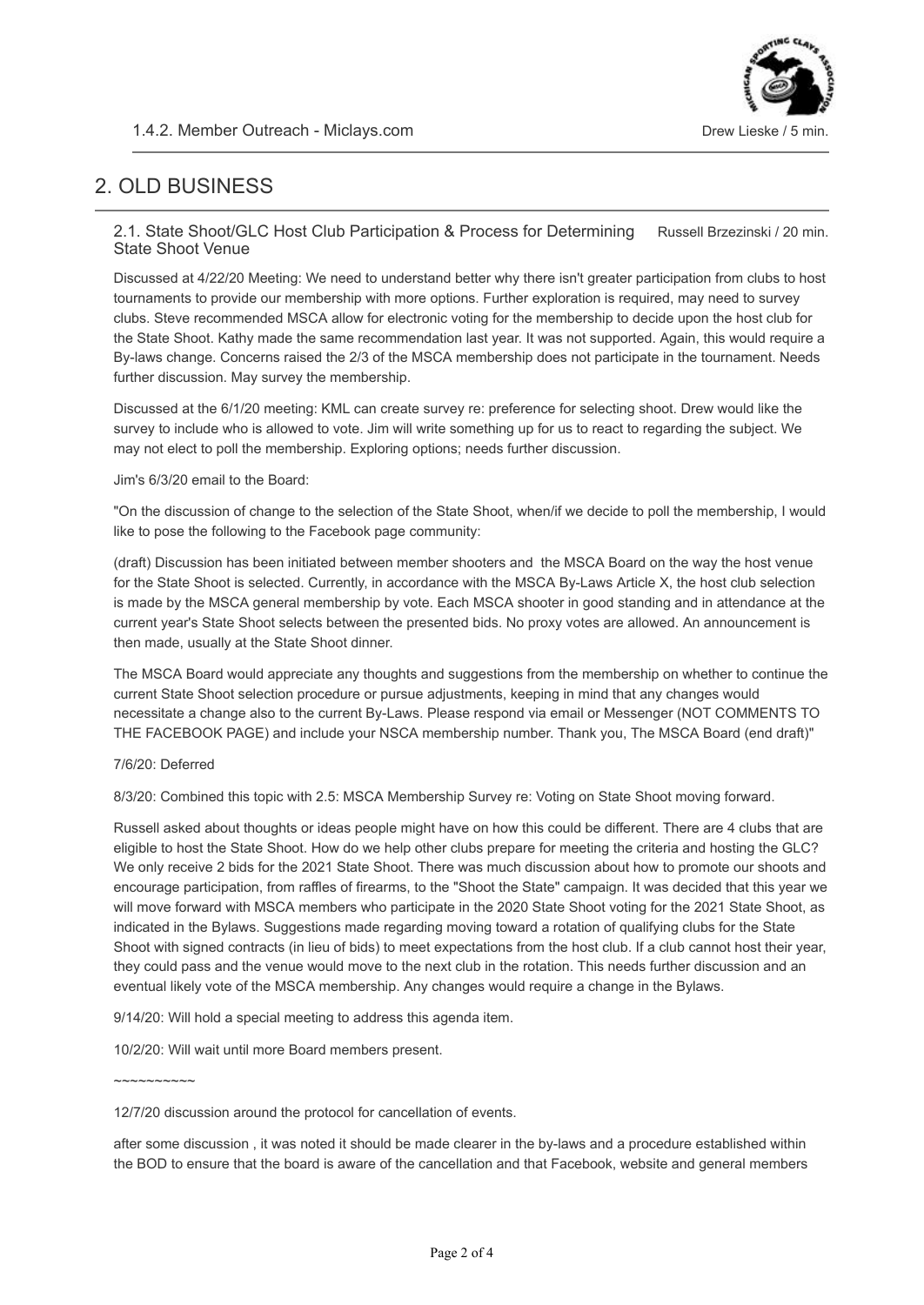are notified of an upcoming shoot cancellation.

Looking to finalize at the next meeting when full representation of the board is present

#### 2.2. MSCA Board Liability Insurance

12/7 - Board agrees that we should explore and secure three quotes to review \$1Million liability protection.

Charles Schneider to have lead and will report findings February mtg: 2/1/21

### 2.3. Update: COVID Response and Initiatives

3.1. Roles and Responsibilities for MSCA Officers

No Update - will adhere to current conformance to State/local governance

# 3. NEW BUSINESS

### MSCA decision making process for items not already accounted for in the current By-Laws.

 $\sim\sim\sim$ 

(12/7) General discussion around roles and responsibilities for Officers,

including authority to approve expenses and decision making on sub-committee activities (in this case, shoot card execution and sponsorship decisions)

Noted that the current By-Laws do not outline the signing authority for expenses or financial outlay.

Recommend that at the next meeting we layout these limits by Officer position so that it's clear to all.

### 3.2. NSCA Process for Cancelling or Scheduling of Shoots

- 1. There isn't an option to "postpone" a shoot. It's either cancelled or scheduled.
- 2. For new shoots, one consistent person from the MSCA Board (traditionally, the Secretary) is to contact NSCA with the details.
- 3. Cancellation of shoots. Individual clubs may contact NSCA to cancel their own shoots. The club should contact MSCA Board as well, in case another member wants to pick up the date.We, as the Board, can mandate that we remain the sole contact for cancellation, if we so choose. NSCA would rather be notified by both the club and MSCA to prevent gaps.
- 4. Name change of the shoot. Clubs may contact NSCA to change the name of the shoot. Again, we, as the Board, can mandate that we remain the sole contact, if we so choose.

6/1/20: Deferred

7/6/20: Deferred

8/3/20: Deferred

9/14/20: Deferred

10/5/20: Deferred

11/2/20: Deferred

12/7/20: discussion around the protocol for cancellation of events.

after some discussion , it was noted it should be made clearer in the by-laws and a procedure established within the BOD to ensure that the board is aware of the cancellation and that Facebook, website and general members are notified of an upcoming shoot cancellation.



Russell Brzezinski / 10 min.

Charles Schneider / 10 min.

Russell Brzezinski

Russell Brzezinski